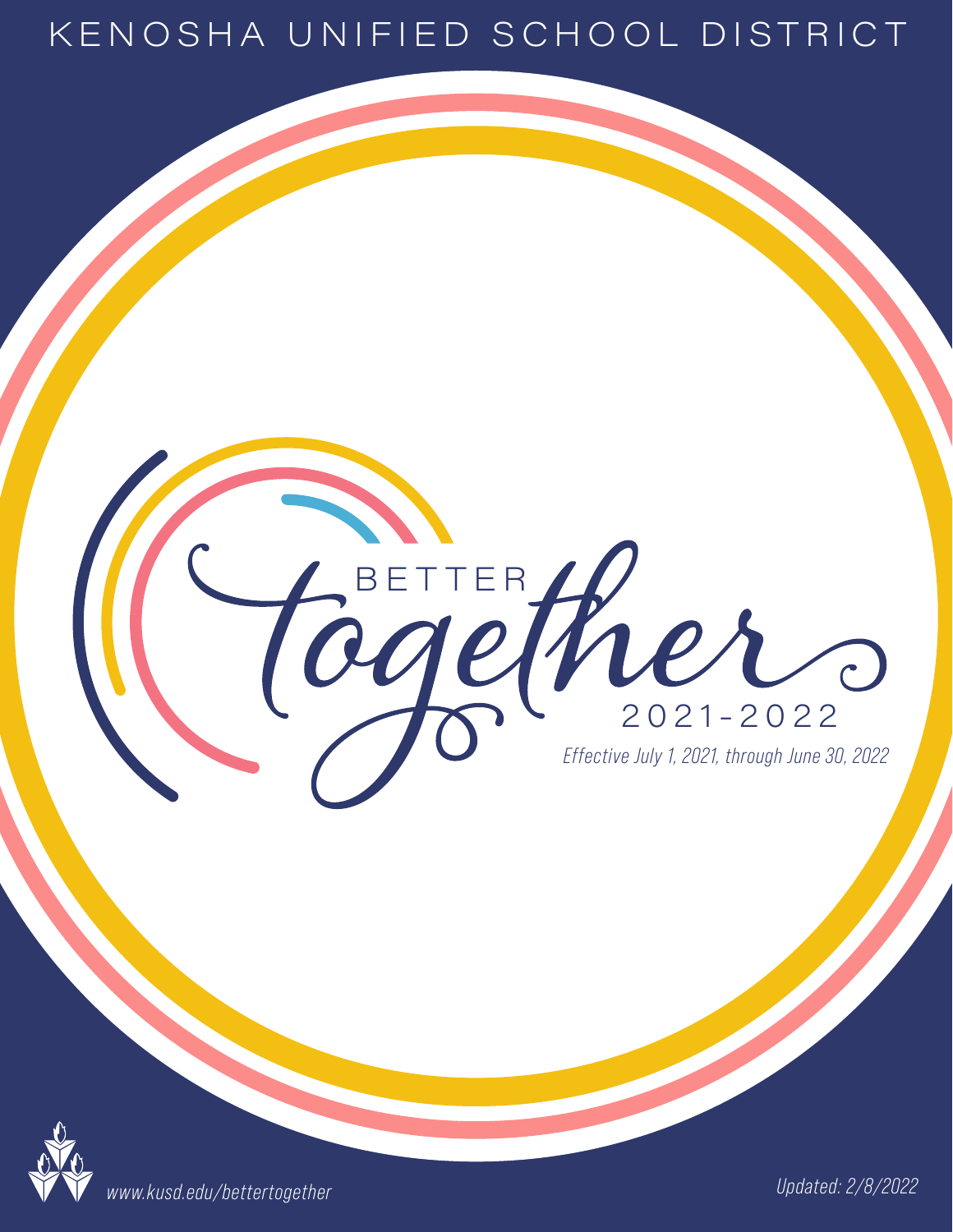Overview

KUSD will continue to implement layered mitigation strategies, which will include:

- Practicing physical distancing of 3 feet or more to the greatest extent possible
- Encouraging regular hand-washing for 20 seconds or more
- Providing hand sanitizer and encouraging individuals to use it when entering/exiting classrooms and shared spaces (e.g. gym, library, office, etc.)
- Covering coughs and sneezes
- Cleaning and disinfecting frequently touched surfaces
- Masks will be required for all students, staff and visitors when in KUSD buildings and/or riding district transportation until Sunday, March 27.

On March 28 masks will become highly recommended but optional except when riding district transportation or participating, as a staff or student, in the Head Start program.

- Masks should:
	- Cover the nose and mouth and fit snugly against the side of the face
	- Should be a solid piece of material without slits, or punctures; mesh masks will not be allowed
	- Student athletes and fine arts performers (i.e. choir and theater) will have the option of whether or not they wear a mask while competing, physically active or performing only. Students and staff not competing, physically active or performing, as well as visitors/ spectators, must wear masks.
- Offering virtual learning options
	- Learn more at kusd.edu/virtuallearning
- Offering 1:1 devices and hotspots to support virtual learning needs
- Allowing field trips with approved safety plans
	- Overnight event or competition related trips will only be considered pending secured transportation and substitute coverage availability
	- Trips requiring multiple nights must be a result of a qualifying event and will only be considered pending secured transportation and substitute coverage availability
	- International summer trips approved prior to the onset of the pandemic in March 2020 and then delayed for various reasons may occur in accordance with safety protocols established by the tour company. New international trips will not be approved at this time.
- Following food service procedures put forth by the Wisconsin Department of Public Instruction and U.S. Department of Agriculture
- Staff wanting to attend conferences and/or other trainings must seek supervisor approval prior to registering. At this time, only virtual staff attendance for work-related conferences will be approved for the safety and wellbeing of themselves, colleagues and students.
- KUSD will monitor staff absences and if they reach a level that has the potential to compromise the safety or fidelity of the learning environment will switch to virtual learning.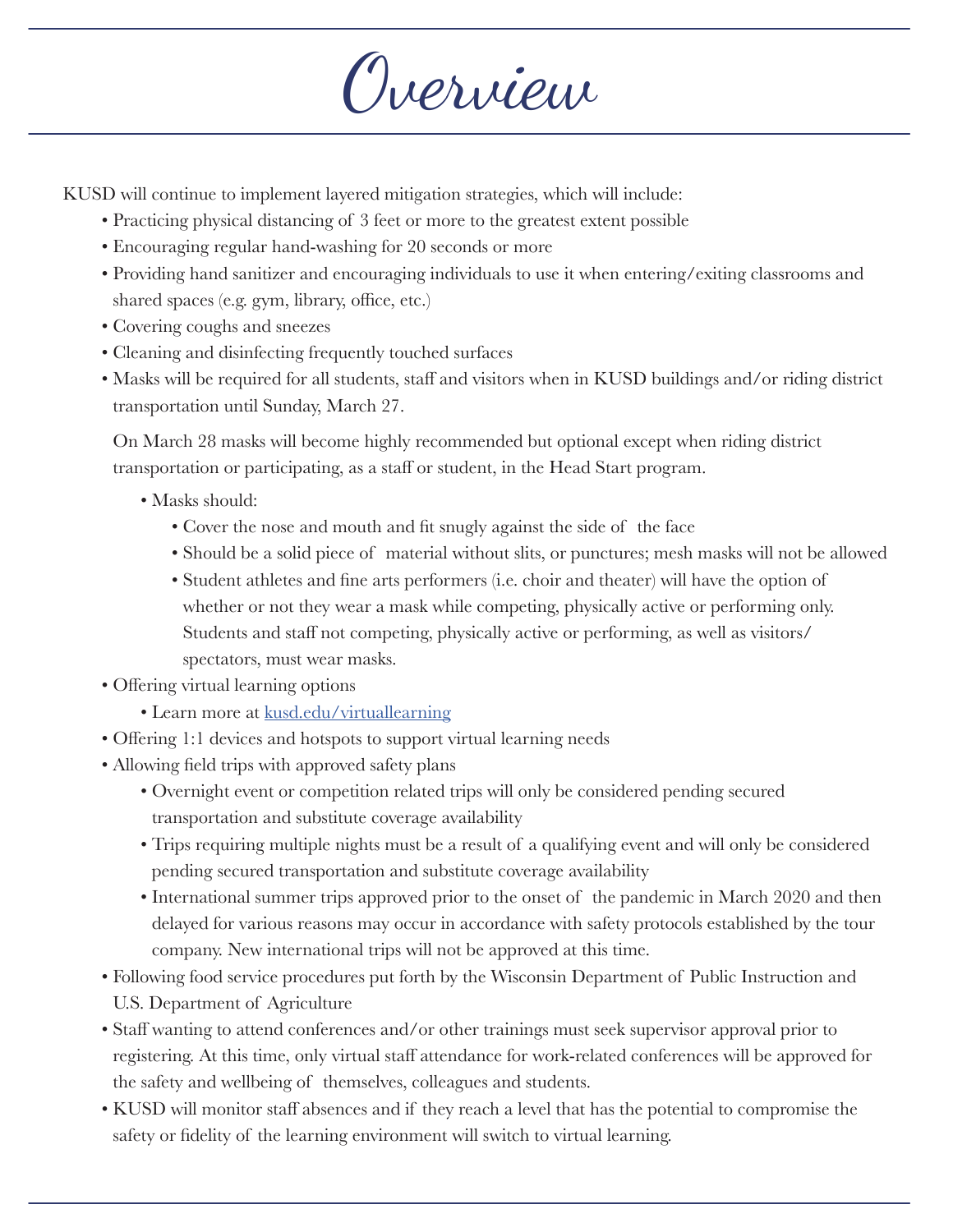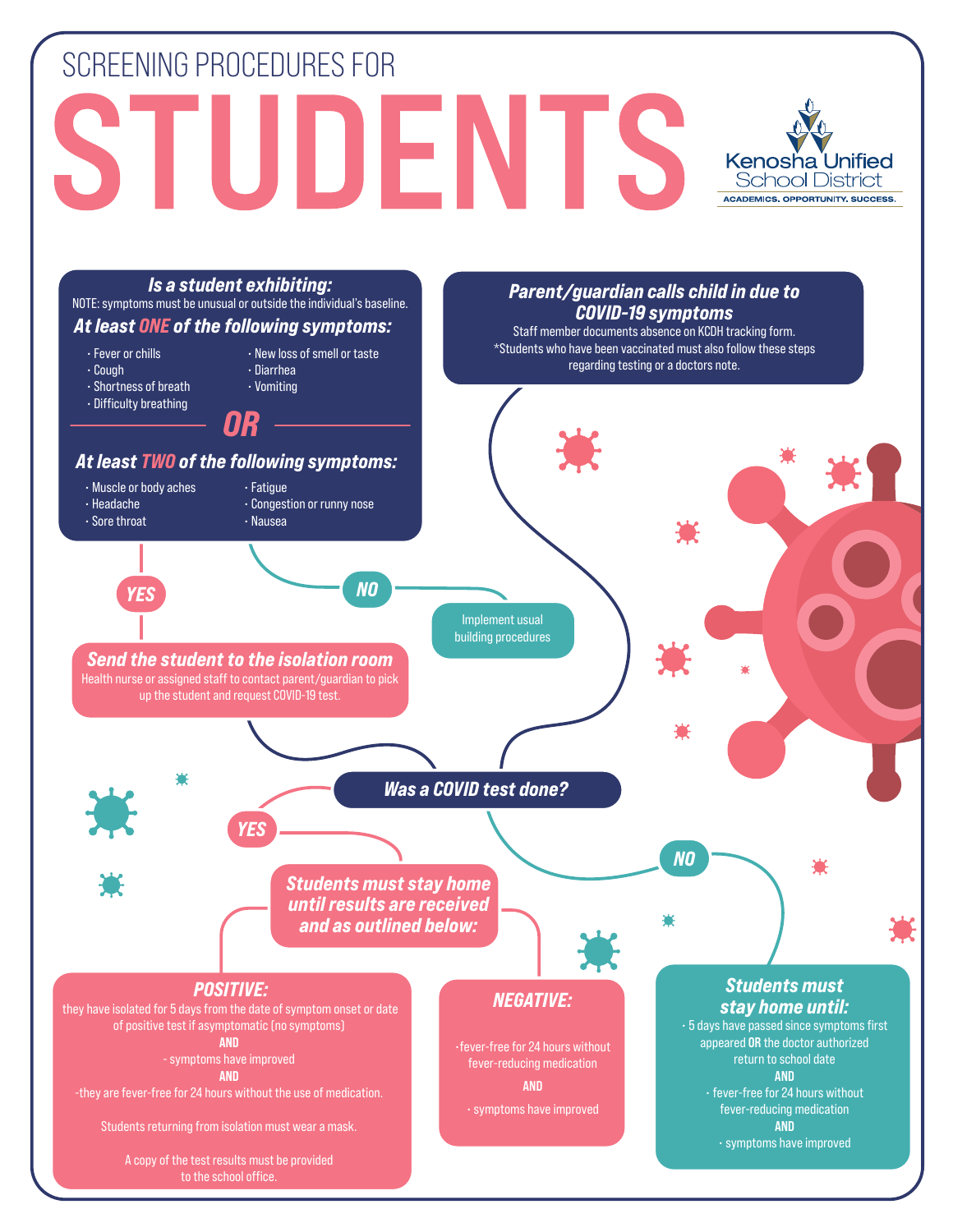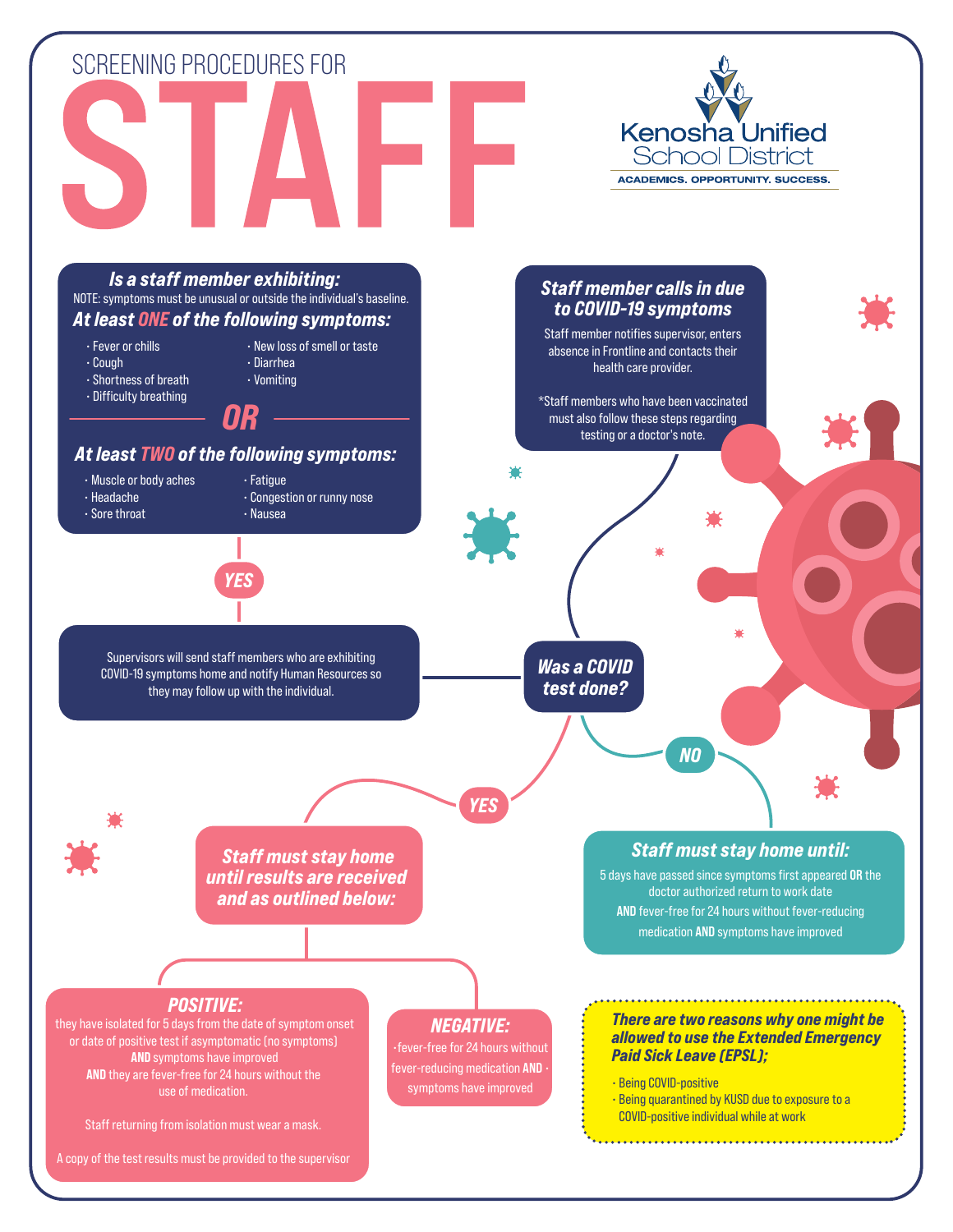## POSITIVE CASES/QUARANTINE PROCEDURES

Staff and students who are **COVID-positive** must provide the district a copy of the positive test result and isolate for 5 days from symptom onset or 5 days from their test date if asymptomatic (no symptoms). They may return on day 6 following isolation if their symptoms have improved and they are fever-free for 24 hours without the use of medication. Individuals returning from isolation must wear a mask.

KUSD will notify via email staff and parents/guardians of students who were exposed to a COVID-positive individual.

- Exposure includes anyone in a classroom with and/or a close contact to a COVID-positiveindividual at or during a KUSD activity.
- 3 FEET MINITED REFINITED REFINITION OF Close contact is defined as being within 3 feet of a COVID-positive individual for 15 minutes or more.

# QUARANTINE

Individuals exposed to a COVID-positive individual on KUSD property will *only be required to quarantine if they develop COVID* symptoms within 10 days following exposure.

- Exposed individuals who develop one or more of the following symptoms: fever or chills, cough, shortness of breath, difficulty breathing, new loss of taste or smell, diarrhea or vomiting, or two or more of the following: muscle or body aches, headache, sore throat, fatigue, congestion or runny nose or nausea, will be required to quarantine for 5 days after symptom onset and are encouraged to contact a health care provider for potential testing.
- Fully vaccinated individuals who become symptomatic following exposure may return to school sooner if they have been symptom-free for 24 hours and can provide documentation of a negative COVID test result collected during their 5-day quarantine window.

### **STUDENTS**

COVID

Kenosha Unified School District **ACADEMICS. OPPORTUNITY. SUCCESS.** 

POSITIVE

who quarantine will access assignments via Seesaw (4K-2) or Google Classroom (3-12) for the duration of their quarantine period.

#### STAFF WHO ARE REQUIRED TO:

**QUARANTINE BY KUSD** (exposed at KUSD and symptomatic) may work from home with supervisor approval, use EPSL or use sick time

#### ISOLATE (COVID+)

may work from home with supervisor approval, use EPSL or use sick time

There are two reasons why one might be allowed to use the Extended Emergency Paid Sick Leave (EPSL);

• Being COVID-positive • Being quarantined by KUSD due to exposure to a COVID-positive individual while at work